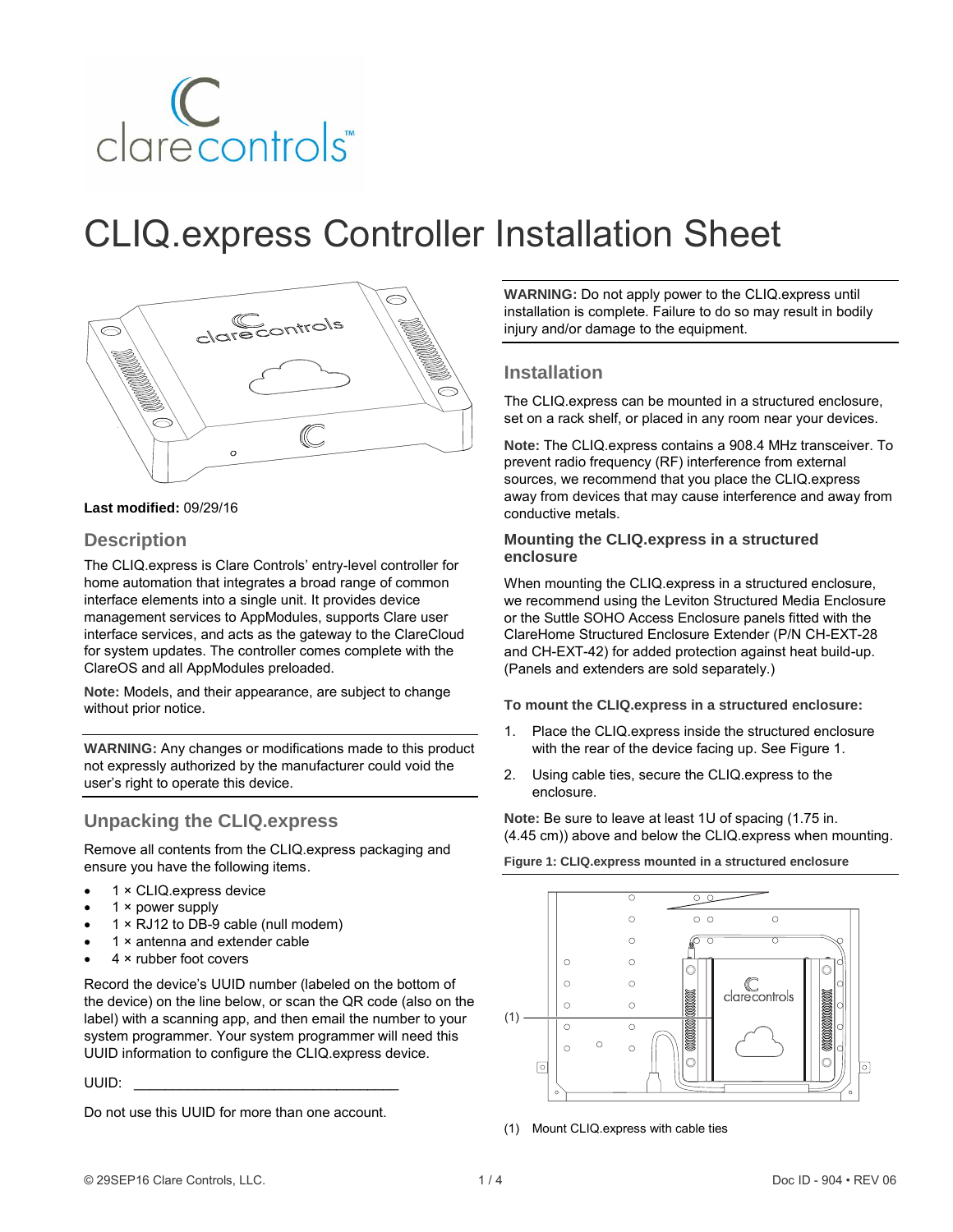#### **Connecting devices to the CLIQ.express**

After placing your CLIQ.express, make the connections to your other devices. Figures 2 and 3 identify the LEDs and ports on the front and rear of the CLIQ.express. Refer to the documentation that came with each of your other devices for detailed information about connecting those devices to the CLIQ.express.

**To connect the CLIQ.express:**

1. Connect your serial devices (optional) to the RS-232 port using an RJ12 to RS-232 adapter cable, or an RJ12 to DB-9 null modem cable (included). See [Figure](#page-1-0) 3, item 1. For RJ12 pinouts, se[e Figure](#page-2-0) 6.

**Note:** The Console port is a service port used by Clare Controls and not used with normal applications.

- 2. Connect a device, such as the optional CS-BR-1 Streams Audio Bridge to a USB port on the CLIQ.express, See [Figure](#page-1-0) 3, item 3.
- 3. Use an Ethernet cable (not included) to connect your CobraNet switch to the port labeled "CobraNet." See [Figure](#page-1-0) 3, item 4.

**Note:** The CobraNet port is preset with the static IP address 172.30.100.1. All CobraNet devices used on the same subnet must use an address from 172.30.100.2 to 172.30.100.254.

4. Use an Ethernet cable (not included) to connect to your data network switch to the port labeled "Ethernet." See [Figure](#page-1-0) 3, item 5.

**Notes**

- The Network port is preset to DHCP. If you are using the Streaming Media server in your project, a fixed IP address is not required and should be configured as "localhost."
- If you are using a device, such as an RTI remote that requires the controller to have a fixed IP, you must set the fixed IP using a MAC/DHCP reservation on the local router.
- 5. Attach the 908.4 MHz antenna or optional antenna extender to the antenna port. See ["Attaching the](#page-1-1) antenna" below.

#### <span id="page-1-3"></span>**Figure 2: CLIQ.express front**



(1) LED – It illuminates purple when booting and blue when running normally.

<span id="page-1-0"></span>**Figure 3: CLIQ.express rear connections**



#### <span id="page-1-1"></span>**Attaching the antenna**

The 908.4 MHz antenna can be mounted to the CLIQ.express controller, or further away using an extender cable (included) to enhance radio performance. When mounting the CLIQ.express inside a structured enclosure, always mount the antenna outside the enclosure using the extender cable.

**To attach the antenna directly to the CLIQ.express:**

- 1. Remove the antenna from its packaging.
- 2. Screw antenna to the antenna port on the rear of the CLIQ.express until the antenna is snug. Do not overtighten the antenna. Se[e Figure](#page-1-2) 4.

<span id="page-1-2"></span>**Figure 4: Attaching the antenna to the CLIQ.express**



**To attach the antenna using the extender cable:**

- 1. Using a 17/64 in. drill bit, drill a hole in the sidewall of the ClareHome Structured Enclosure Extender, near the CLIQ.express.
- 2. On the extender cable, remove the locknut and washer from the SMA Male connector. Se[e Figure](#page-2-1) 5.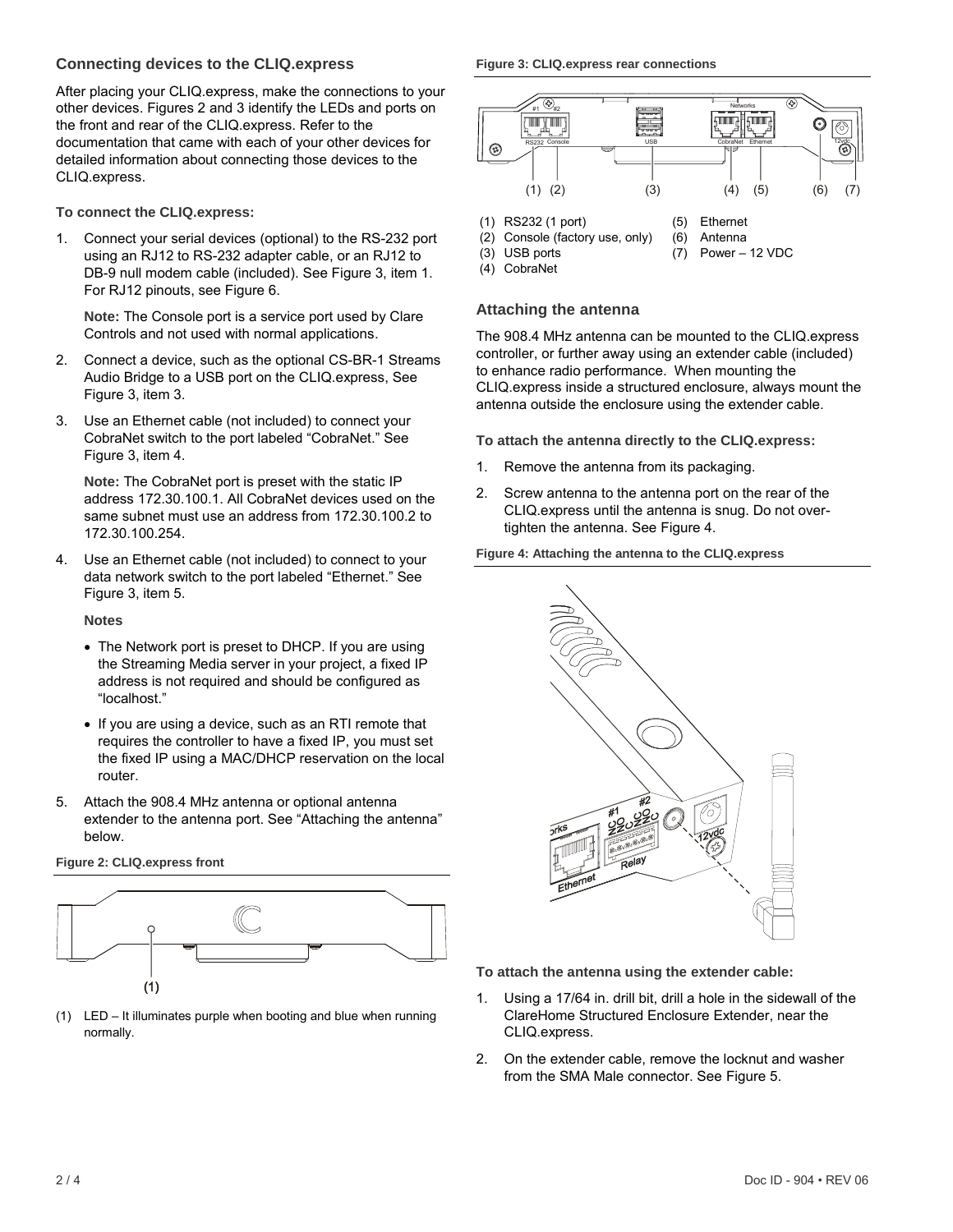- 3. Insert the threaded end though the hole, and then replace the washer and locknut, tightening the locknut until the connector is secure and does not wobble in the hole.
- 4. Screw the antenna to the connector until the antenna is snug.
- 5. Attach the other end of the extender cable to the antenna port on the rear of the CLIQ.express. Se[e Figure](#page-1-0) 3, item 6.

#### <span id="page-2-1"></span>**Figure 5: Attaching the antenna with the extender cable**



- (1) SMA Male connector
- (2) Washer
- (3) Locknut

#### **RS-232 port pinouts**

If you are using your own RJ12 cable (rather than the one supplied), ensure your RJ12 cable connector pinouts match the pinouts on the RS232 port, as shown i[n Figure](#page-2-0) 6.

<span id="page-2-0"></span>**Figure 6: RS-232 port #1 with pinouts**



#### **Powering the CLIQ.express**

Plugging in the power adapter automatically turns on the CLIQ.express and starts the boot process.

**To connect power to the CLIQ.express:**

- 1. Plug the power adapter into a power receptacle on the back of the CLIQ.express labeled "12vdc." See [Figure](#page-1-0) 3, item 7.
- 2. Check the LED on the front of the CLIQ.express. It illuminates when the device is receiving power. See [Figure](#page-1-3) 2, item 1.

#### **Time, date, and time zone**

Your CLIQ.express controller automatically detects and sets its time, date, and time zone when you connect it to your data network. CLIQ.express uses NTP and synchronizes the date and time at boot up and periodically throughout the day.

#### **Configure, test, and deploy a project**

Refer to the Clare Controls Knowledge Base **[Fusion Help](https://knowledgebaseclarecontrols.atlassian.net/wiki/display/FH/Fusion+Configuration+Tool)** for instructions on creating, testing, and deploying a project. When you deploy the project from Fusion, it will deploy to the CLIQ.express.

#### **Attaching a CLIQ.connect**

When attaching a CLIQ.express to a CLIQ.connect, you must attach the CLIQ.express over the CLIQ.connect.

#### **Adding the rubber foot covers**

To prevent the unit from sliding, use the four rubber foot covers included with your CLIQ.express.

• Peel each foot cover from the paper backing and place one on each foot on the bottom of the CLIQ.express.

## **Specifications**

| I/O ports                            |                                    |
|--------------------------------------|------------------------------------|
| USB 2.0                              | 2                                  |
| <b>Ethernet LAN</b>                  | 1                                  |
| RS232 [1]                            | 1                                  |
| CobraNet                             | 1                                  |
| General                              |                                    |
| Processor                            | Freescale iMX6                     |
| Operating system                     | Linux                              |
| Memory                               | 2 GB DRAM, 1 GB NAND Flash         |
| Power                                | 8.4 W (700 mA at 12 VDC)           |
| Operating temperature                | 41 to 113°F (5 to 45°C)            |
| Relative humidity                    | 10 to 90%, non-condensing          |
| Dimensions (W $\times$ H $\times$ D) | $1.3 \times 8 \times 6$ in         |
|                                      | $3.3 \times 20.32 \times 15.24$ cm |

[1] CLIQ.express supports RS232 speeds of 300 baud and higher.